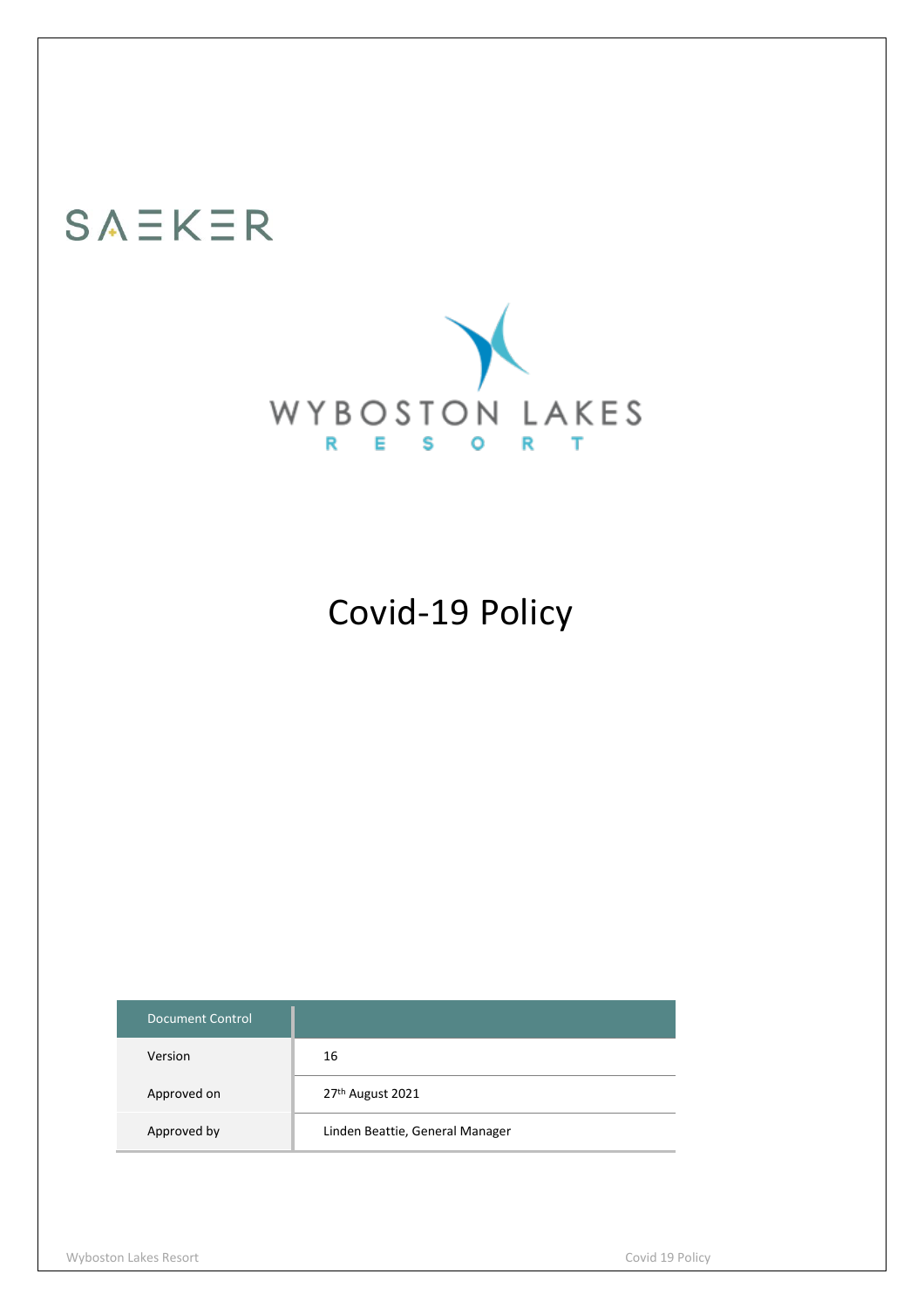### Contents

| Contents                           | 1              |
|------------------------------------|----------------|
| Introduction                       | $\overline{2}$ |
| Policy                             | 4              |
| Implementation                     | 4              |
| Monitoring                         | 5              |
| Review                             | 5              |
| Safe working practices             | 5              |
| Posters / signage                  | 5              |
| PPE                                | 6              |
| <b>Track and Trace</b>             | 8              |
| Social distancing - front of house | 8              |
| Social distancing - back of house  | 8              |
| Hand wash facilities               | 8              |
| Thermal imaging cameras            | 8              |
| Face covering                      | 9              |
| Public spaces / communal areas     | 9              |
| Bedrooms                           | 9              |
| Reception                          | 9              |
| Food & beverage                    | 9              |
| Y Spa                              | 9              |
| Meetings & events                  | 10             |
| Golf                               | 10             |
| Serviced office                    | 10             |
| Contactless experience             |                |
| Cashless                           | 10             |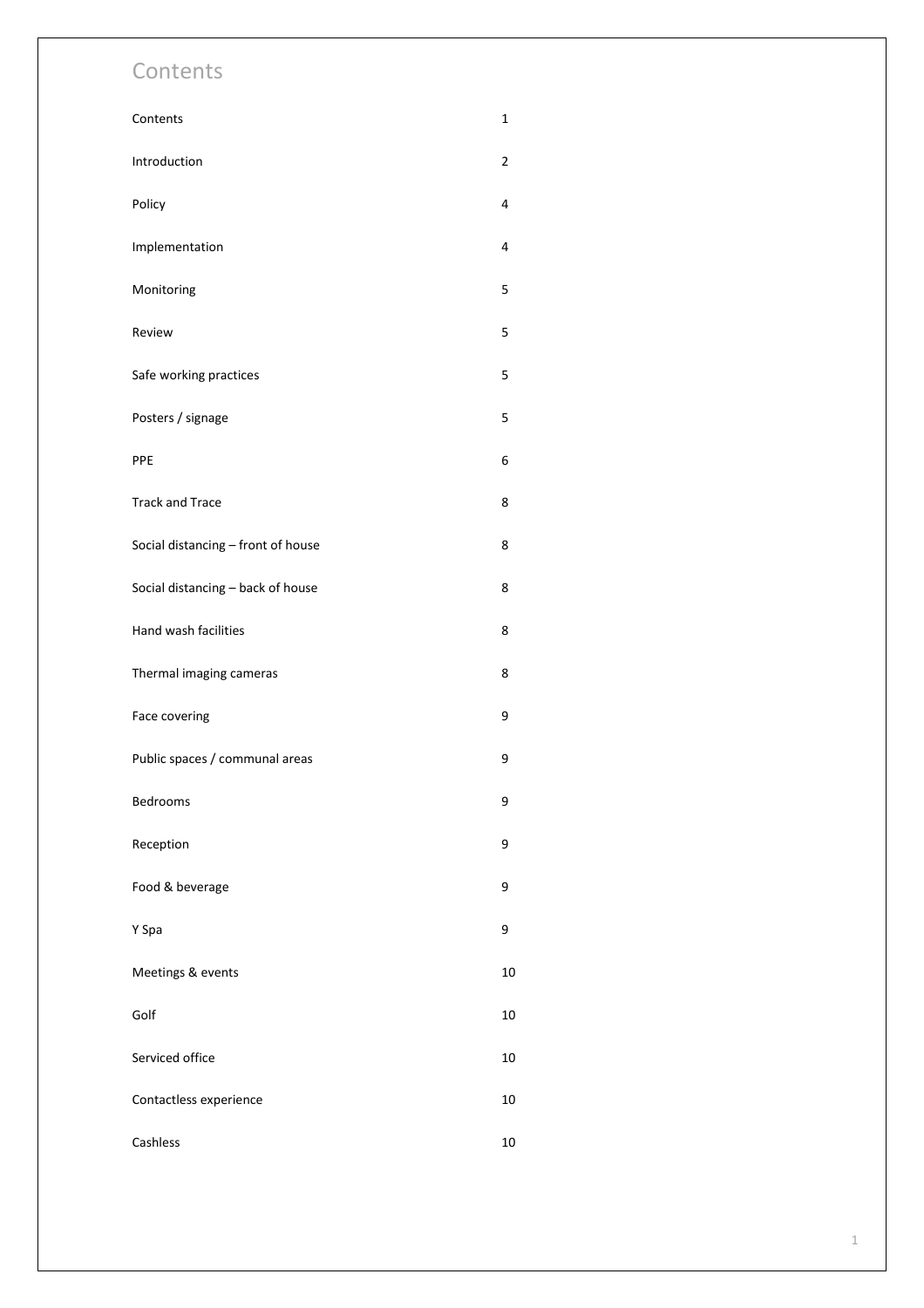Dear all,

At Wyboston Lakes Resort the health and safety of our team, our customers and our suppliers is of paramount importance and throughout this pandemic we have demonstrated this with the proactive measures we have taken.

During the initial UK wide lockdown period we planned, invested and prepared so that our venues were ready to reopen. We introduced strict additional cleaning regimes to do all that we could to help stop transmission of this virus, as well provided physical barriers, signage and PPE. Technology has also been utilised with a new food ordering portal, both online and kiosk check in/out facilities have been installed, cashless payments rolled out across the site, digital in room information portal and thermal imaging tech has been introduced at all venues. When we reopened the facilities that were closed we continued learning and refining our practices and as we have serviced key workers from the NHS throughout the last year and hosted one of the government's pilot events for our sector, we have built up a wealth of knowledge which we have shared with the wider industry via several leading trade associations that our Directors hold senior positions with.

We are supported all year round by expert Health and Safety Consultants who offer proactive assistance in the form of regular updates on legal and best practice guidance from all aspects of Health and Safety. Their invaluable assistance allows us to benefit from a wider pool of knowledge as they support hospitality businesses large and small across the UK and it is with their expert insights, coupled with the skill of our highly trained and competent management team, that we have been able to put together this robust and comprehensive document.

This plan sets out what we are doing to help keep everyone safe and details the specific measures that are being taken. Given the ever-changing nature of this situation this plan will also keep evolving to ensure it remains up to date, relevant and effective.

We have been accredited by several external moderators as Covid Safe and the link below shows just some of the actions we have taken [https://view.contact](https://view.contact-client.com/Addons.mvc/Addons/ViewInBrowser?v=Yakntv7JwE%2bDyhTulv4Hi%2fMfqXZmbYeAiURGuVjfADgQ9wcJ8dAOOATouFRbKMThe6S%2fpgg6Fp8%3d)[client.com/Addons.mvc/Addons/ViewInBrowser?v=Yakntv7JwE%2bDyhTulv4Hi%2fMfqXZmbYeAiURGuVjfADgQ9wcJ8dAOOATou](https://view.contact-client.com/Addons.mvc/Addons/ViewInBrowser?v=Yakntv7JwE%2bDyhTulv4Hi%2fMfqXZmbYeAiURGuVjfADgQ9wcJ8dAOOATouFRbKMThe6S%2fpgg6Fp8%3d) [FRbKMThe6S%2fpgg6Fp8%3d](https://view.contact-client.com/Addons.mvc/Addons/ViewInBrowser?v=Yakntv7JwE%2bDyhTulv4Hi%2fMfqXZmbYeAiURGuVjfADgQ9wcJ8dAOOATouFRbKMThe6S%2fpgg6Fp8%3d)

We are having to do things differently and some of our usual standards and levels of hospitality will temporarily be amended but, rest assured we will still be putting you first, doing whatever we can to make your time with us as enjoyable as is possible but all wrapped in a package to keep you, along with my hard working and extremely dedicated colleagues, safe.

With many thanks

Steve Jones **Managing Director**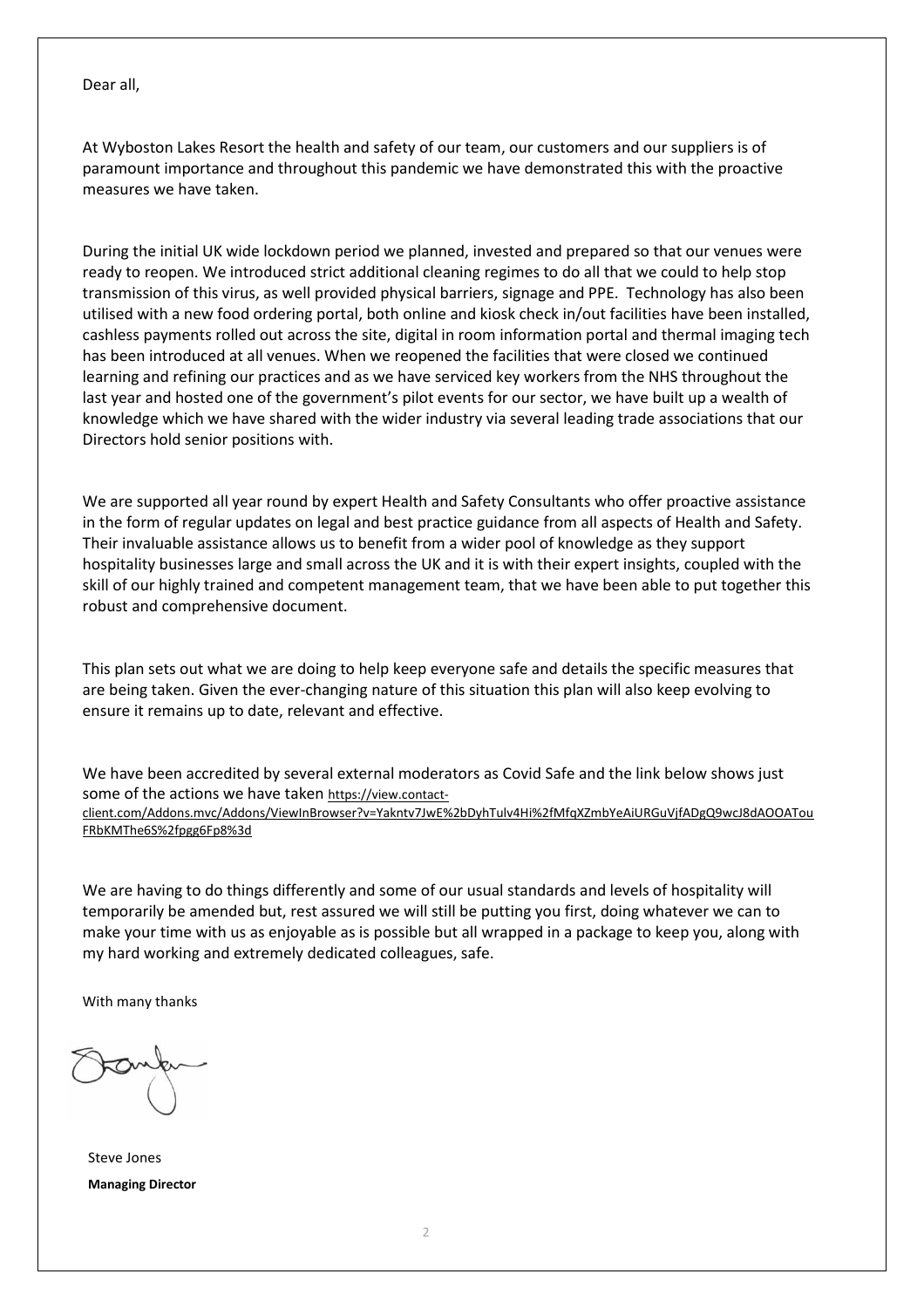#### **Introduction**

COVID-19 is a new illness that can affect the lungs and airways. It is caused by a virus called coronavirus. The symptoms of Covid-19 are a cough, a high temperature and shortness of breath. These symptoms are similar to a common illness such as a cold and flu. Covid-19 is generally spread by virus particles from coughing or sneezing landing in the mouth or nose of others nearby and on some surfaces where others pick it up on their hands and transfer it to their mouth, nose or eye. The virus is believed to live outside the body on some surfaces for several hours.

People and businesses are concerned about Covid-19 for a number of reasons that may include the following:

- + The scientific community is learning quickly about this virus but there is a lot they don't know yet. Uncertainty about how long it will last and how serious it will be leads to concern. On top of that, media speculation about what might happen in the future and some of the sensationalist headlines we are seeing on TV and in the newspapers doesn't help.
- $+$  The mortality rate (number of deaths relative to the number of cases) is believed to be higher than seasonal flu.
- $+$  This virus is believed to be more contagious than seasonal flu.
- + Vaccines that protect people most at risk of flu and its complications do not protect against all flu viruses and there is currently no vaccine for Covid-19. This will almost certainly change in the future, but not in the short term.
- $+$  Covid-19 has symptoms like most other flu viruses, so it can be hard to know if you have it. This isn't a problem for most people because symptoms are likely to be relatively mild, but they can be more serious for some including the elderly (over 70), those with a weak immune system and those with long-term conditions like diabetes, cancer and chronic lung disease. The Government has also included pregnant women in the higher risk category.
- $+$  People can carry the virus without realising for up to 14 days.
- $+$  A global epidemic can be bad news for countries without such an effective health system. This is one reason why Governments around the world are taking the situation so seriously. Another reason is the damage that can be done to the UK and global economy.

The purpose of this policy is to establish the management arrangements required for ensuring that our venues have measures in place for the protection of team members, others who are not in employment (guests, visitors and suppliers etc.) and for the purpose of demonstrating this to others as part of due diligence processes.

There is a range of guidance documents which should be read in conjunction with this policy.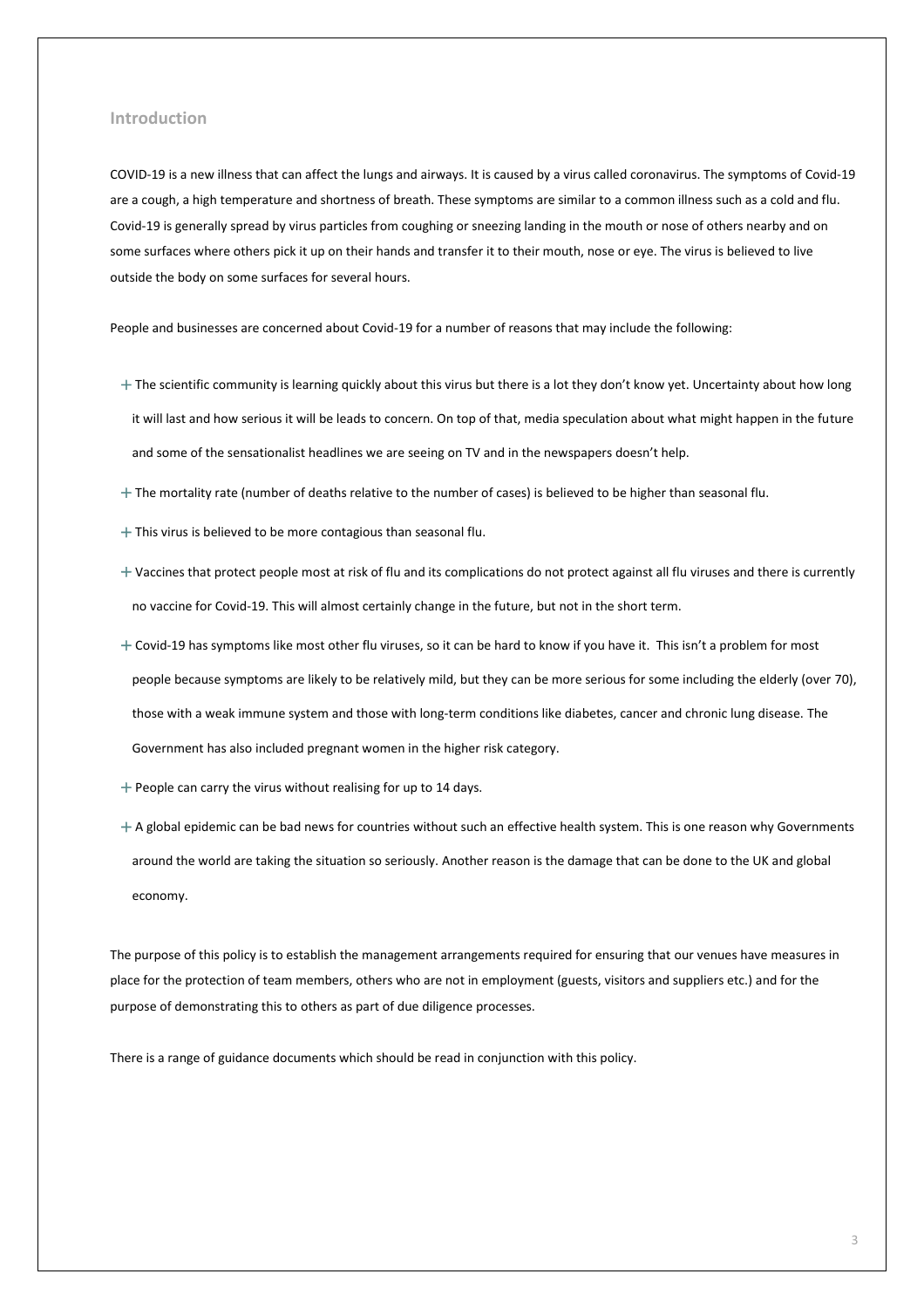#### **Policy**

So far as is reasonably practicable and in-line with UK government advice, we are committed to reducing the risk of exposure to Covid-19 to our team members, members of the public and others (guests, visitors and suppliers.)

The Department of Health and Social Care and Public Health England publish their guidance to [www.gov.uk/coronavirus.](http://www.gov.uk/coronavirus) This information and links to other relevant GOV.UK guidance is the primary source of information upon which this policy and guidance documents are based.

For the purpose of compliance with health and safety law, the content of this document is designed to meet the functional requirements of the following legislation:

- + The Health and Safety at Work etc. Act 1974.
- + The Management of Health and Safety at Work Regulations 1999.
- + The Personal Protective Equipment Regulations 2002.
- + The Control of Substances Hazardous to Health Regulations 2002.
- + The Workplace (health, safety and welfare) Regulations 1992.

#### **Implementation**

This policy and guidance documents, along with all revisions, will be issued to each venue General Manager and Operations Manager.

#### **Each General Manager is responsible for:**

- $+$  Implementing this policy and operating standards within the Venue under their control and for maintaining the standards in place at all times through regular checks that must include enforcing regular handwashing, provision of Anti-bac and regular cleaning schedules.
- $+$  Providing operational feedback to assist with improvements to this policy and/or operating standards to Linden Beattie,

General Manager

- + Providing returning travel advice to their team members in line with the information provided a[t www.gov.uk/coronavirus.](http://www.gov.uk/coronavirus)
- + Directing team members requesting travel advice t[o www.gov.uk/guidance/travel-advice-novel-coronavirus](http://www.gov.uk/guidance/travel-advice-novel-coronavirus)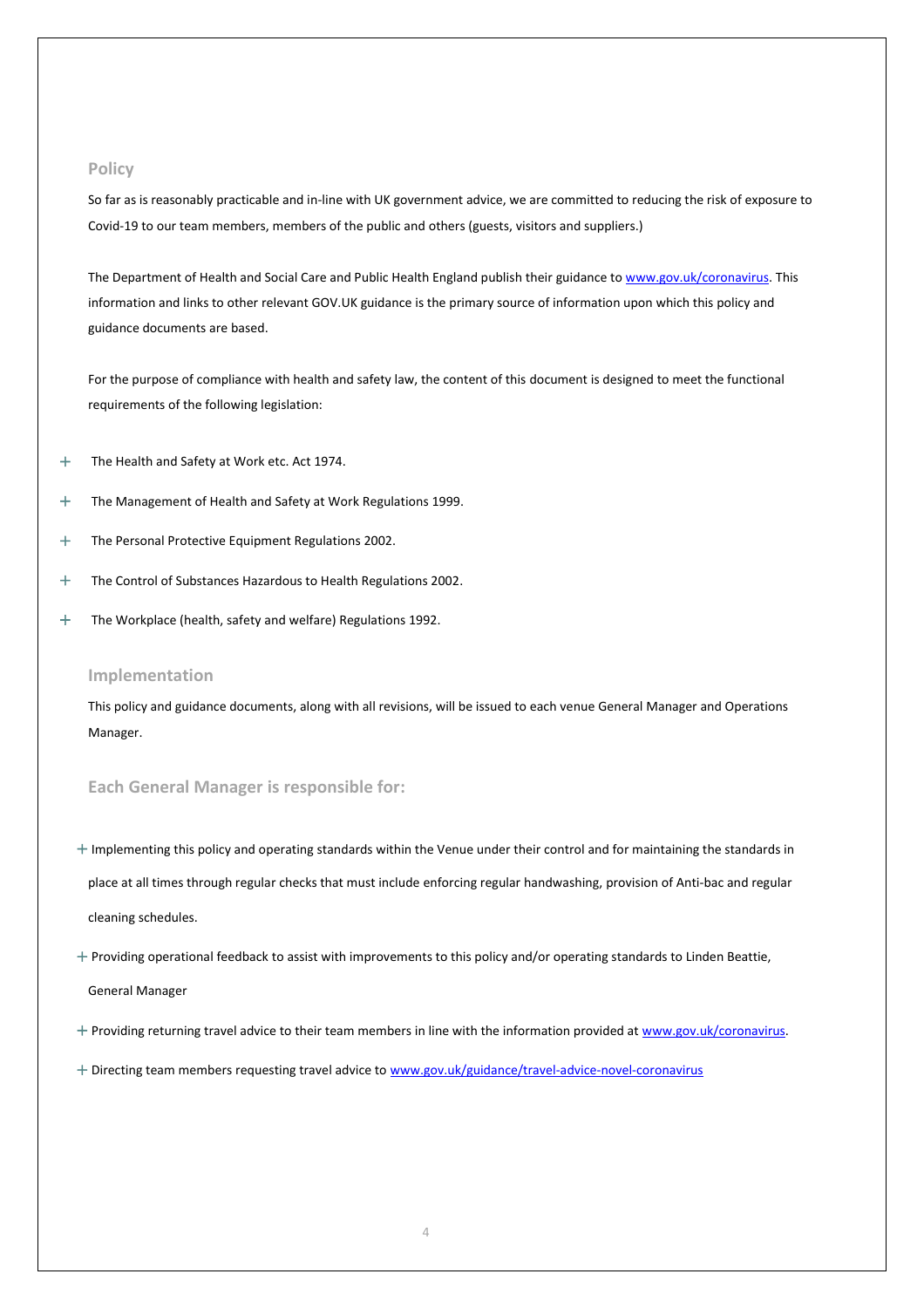#### **Review**

Linden Beattie is responsible for making any agreed changes and for issuing updated versions of this document to each venue General Manager and posting into the online Saeker system library.

#### **Safe Working Practices**

The Resort is open to the general public and safe working practices have been introduced throughout the resort. A risk assessment is in place documenting the safe working practices.

#### **Training**

All team members will be required to complete training prior to returning to work. This will include the completion of an e-training module prior to the return to work. Once returned and prior to completing any tasks the team will be required to complete a departmental training program which will cover the process for safe working within the department. This training will cover specific processes for each department and as a minimum the following will be covered:

- +How to wash your hands correctly
- +Covid-19 awareness
- +Social distancing
- +The importance of personal hygiene
- + Employee awareness
- + Cleaning and disinfecting your work area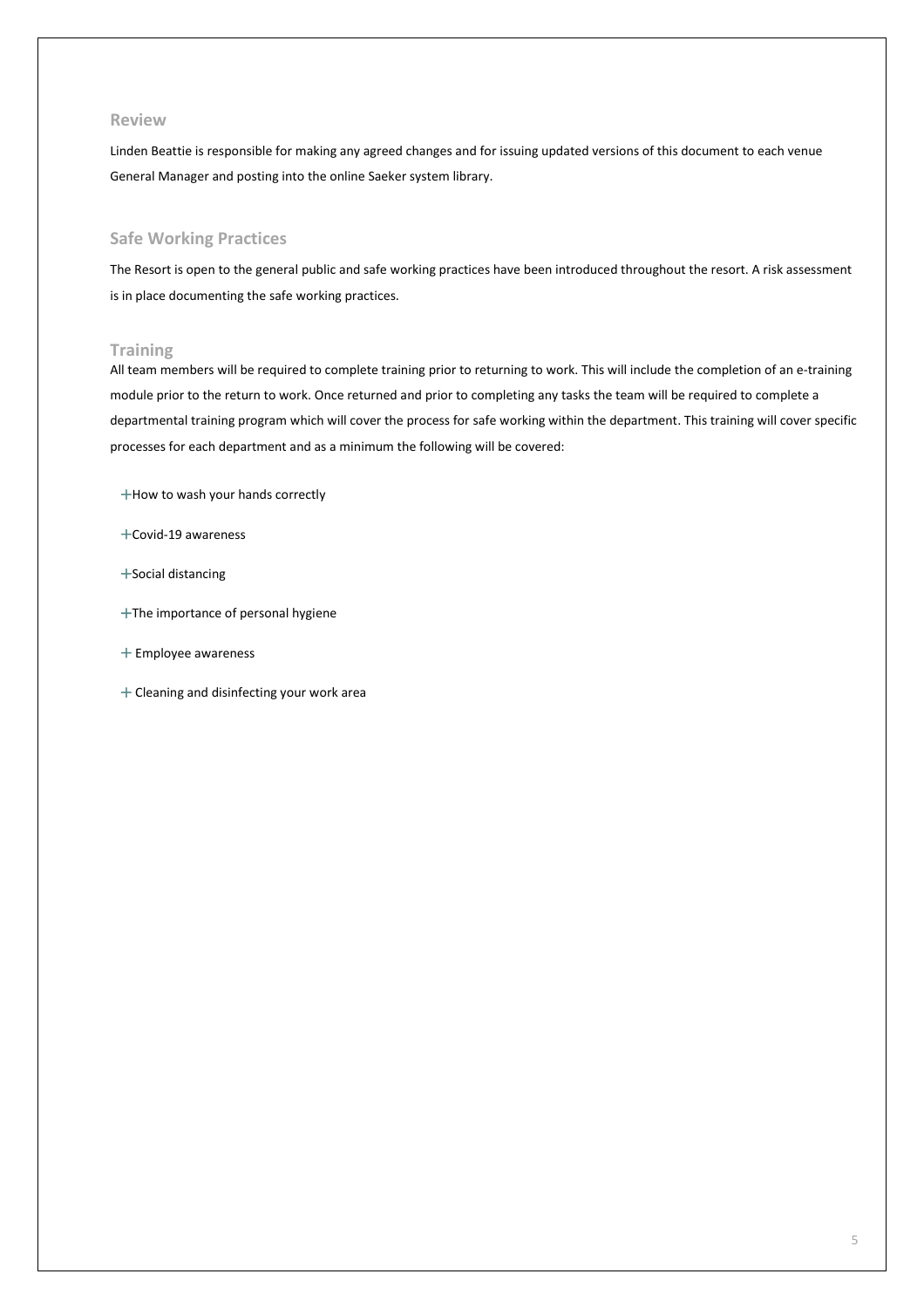#### **Posters & signage**

These will be displayed as reminders to all team members & guests in the following areas

| <b>Title</b>                                       | Suggested display locations                                                                               |
|----------------------------------------------------|-----------------------------------------------------------------------------------------------------------|
| Information & Advice for<br>Employees              | + Inside employee entrance<br>+ Employee notice board<br>+ Shared facilities e.g. canteen, changing areas |
| Hand hygiene                                       | $+$ Hand wash basins<br>$+$ Changing areas<br>$+$ Toilets                                                 |
| Social distancing                                  | + Inside employee entrance<br>+ Employee notice board<br>+ Shared facilities e.g. canteen, changing areas |
| PPE                                                | + Employee notice board<br>+ Housekeeping stores<br>$+$ Changing areas                                    |
| Respiratory hygiene                                | + Employee notice board<br>$+$ Shared offices<br>$+$ Changing areas<br>$+$ Toilets                        |
| Accommodation high contact touch<br>point cleaning | + Housekeeping stores & trolleys                                                                          |

#### **PPE**

Personal protective Equipment will be provided to team members where appropriate, the guidance on when PPE should be worn is detailed in the covid-19 employee hygiene standards SOP. The decision to wear PPE will be decided by each venue manager relating to the specific department with support from Saeker and training will be provided on how to safely apply and remove the PPE. Each department will be provided with a station to sanitise / wash their hands regularly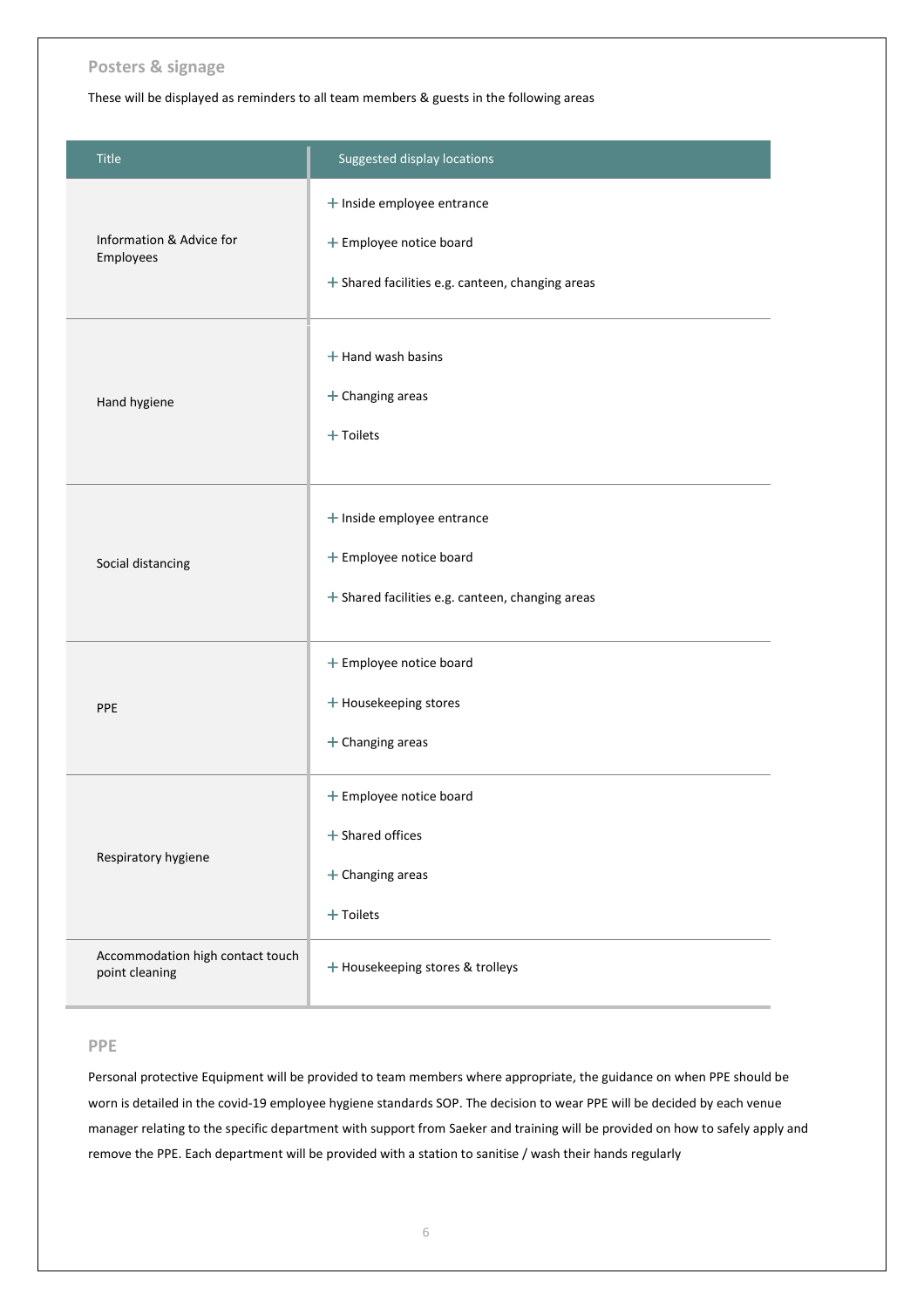#### **Track and Trace**

All residential and day guests will be encouraged to check in to a venue using the track and trace app, a QR code will be clearly displayed on the entrance to each venue and on the entrance to individual outlets. Team members have been advised to turn off the track and trace app whilst at work, detailed rosters are kept for this purpose. Team members that are required to enter a venue they wouldn't typically work from are encouraged to check in at that venue using the track and trace QR code.

#### **Social Distancing – front of house**

Each department will review their capacity limitations in line with the current guidelines and agree their capacities for their department.

#### **Social Distancing – back of house**

Where practical team members will work from home. Team members not working from home will be trained to practice social distancing where possible. Team members will be encouraged to bring their own food, additional space for team members to take their breaks has been introduced externally and team members will be encouraged to eat in outside areas or to take their food back to their desk for consumption.

#### **Hand wash facilities**

Hand sanitiser stations will be placed at all team member and guest entrances and all areas where guests or team members are required to be present in any volume. These will include reception, restaurant, bars, coffee lounges, Y Spa and there will be prompts to remind guests and team members to sanitise their hands.

#### **Thermal imaging cameras**

Thermal imaging cameras have been installed at The Waterfront Hotel, The Woodlands Event Centre and The Willows Training centre. All team members, members of the public and others visiting these sites will have their temperature recorded on entry to the building. A sperate policy has been implemented for guests displaying a raised temperature.

#### **Face coverings**

We will encourage team members and guests to wear face coverings. Each department will consider the requirement for face coverings when completing their risk assessment and adopt a policy as required. For instance, spa therapists who work in close contact with guests will be required to wear face coverings. Signage will be in place in all venues to encourage visitors and others to wear face coverings in all public areas.

#### **Public Spaces and Communal Areas**

The frequency of cleaning and disinfecting has been increased in all public spaces with an emphasis on frequent contact surfaces including, reception desks, bar areas, lounge areas, meeting rooms, public toilets, offices, elevators, door handles, public bathrooms, room keys and locks, stair handrails, dining surfaces and seating areas. Separate NHS QR codes have been setup for each venue and will be displayed on entry into the venue for guests to scan using the NHS covid-19 app.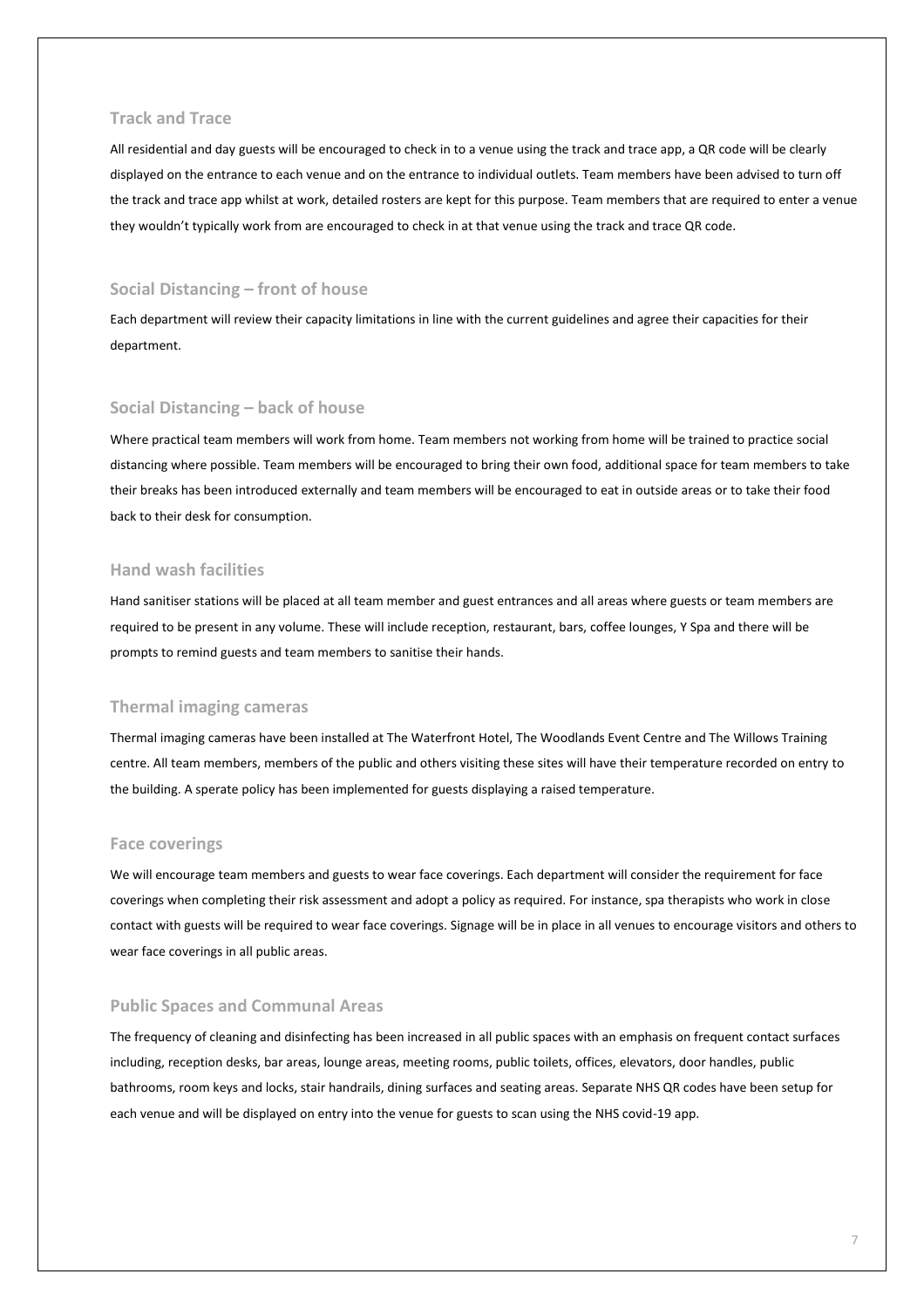#### **Bedrooms**

Unnecessary items will be removed to limit the number of items that need to be cleaned or discarded. Items which will be removed include:

- + Scatter cushions.
- + Bed throws.
- + Magazines and books including bibles leaflets or books

To reduce contact with guests', guests will need to vacate their room whilst the housekeeping team service the room. Laundry and rubbish will be bagged within the bedrooms to avoid spreading the virus and rubbish and laundry will not be moved from one room to the next.

Team members such as technical services will not enter the bedroom while guests are in the room.

#### **Reception**

Screen guards, hand sanitising stations and tissues will be in place at all reception areas.

#### **Food & Beverage**

Protective screen guards will be placed on all bars. Tables and seating will be arranged accordingly to allow for social distancing and capacities will be introduced to limit the number of people in any space. Where guests will be touching utensils, hand sanitiser will be provided and utensils will be replaced every 30 minutes. Cutlery polishers will be used for sanitising all cutlery, the cutlery polishers have been fitted with UV-C lamp operating at a wavelength of 254nm. The UV light which is omitted breaks down coronavirus and makes it impossible for the microorganisms to replicate and infect. Cash will no longer be accepted.

#### **Y Spa**

Screen guards will be present at all reception areas, hand sanitising stations and tissues will be available at all reception areas. Space between packages will allow a deeper clean of more public areas. Screen guards will be present in food and beverage service areas and all food served will be either pre-packaged or delivered to tables.

"Limited contact" guest check-in and check-out will be in place and use of self-check in kiosk will be encouraged.

#### **Meetings & Events**

All meeting rooms are sanitised prior to use, once sanitised a seal is placed on the door of each room to prohibit entry. Hand sanitiser and sanitising wipes are provided to all meetings as standard.

Organisers are sent the details of our policies prior to any event and are encouraged to share this information with trainers and delegates. Staff will limit the amount of time spent in occupied meeting spaces. High touch point areas have been grouped into zones with an appropriate sanitisation program introduced. Food and beverage break times are allocated to reduce crossovers between different groups.

#### **Golf**

Hand sanitiser will be provided in public areas and prior to entering the course or driving range. Social distancing measures will be in place in the golf studio, driving range and on the golf course. Play will be managed, a contactless flagstick remover has been